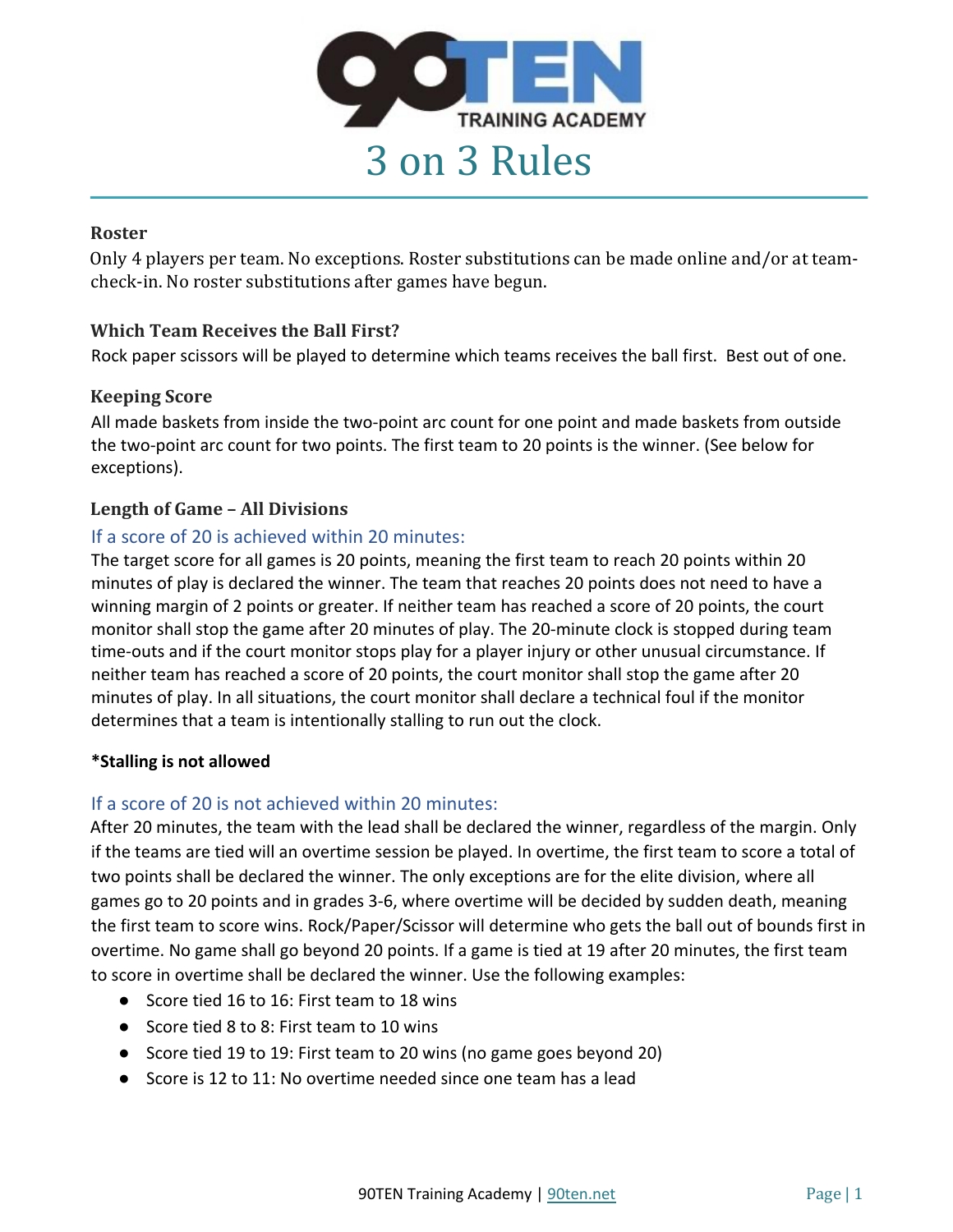

## **Overtime:**

Possession is established by Rock/Paper/Scissor at the beginning of overtime play.

## **Checked Ball**

The ball must be "checked" by an opposing player before it is put into play. The check-in must occur behind the designated check in line, not on the baseline or sideline. The pass may occur anywhere on the court, *but the on-ball defender must remain behind the check in line.* You must begin play with a pass after the check. You do not need to check the ball on live play (when taking it back behind the line).

## **Change of Possession**

The ball will change possession after scored baskets and all free-throw attempts except for Technical, Intentional, or Flagrant fouls. There will be no "make it, take it" rule.

#### **Taking It Back**

The ball will be "taken back" on each change of possession, regardless of if a shot was attempted. Failure to "take it back" results in loss of possession and any points just scored. "Taking it back" means bringing your whole body and the ball behind the established "take-back" line, not the sidelines. You do not need to check the ball on live play (when taking it back behind the line).

#### **Ball Out-of-Bounds**

A ball out-of-bounds will be taken out from the back-court line.

#### **Boundaries**

The basket structure, padding, and structural supports will be played as out-of-bounds. The actual backboard, including its face, top, bottom, and sides, shall be considered in-bounds.

## **Jump Ball**

In a jump ball situation, the ball will first go to the team which lost the opening rock/paper/scissor match, with alternating possessions thereafter.

#### **Substitutions**

Substitutions may only be made during a time-out or a "dead ball" situation.

## **Time-Out**

There will be one time out given per team per game**.** 

#### **Basket Height**

1/2 division will play on an 8-foot basket. All other divisions will play on a 10-foot basket.

#### **Warm-ups**

Please warm up prior to your game time. To keep tournament on schedule, there may not be a warm up before your game time. We will start as close to the scheduled game time as possible.